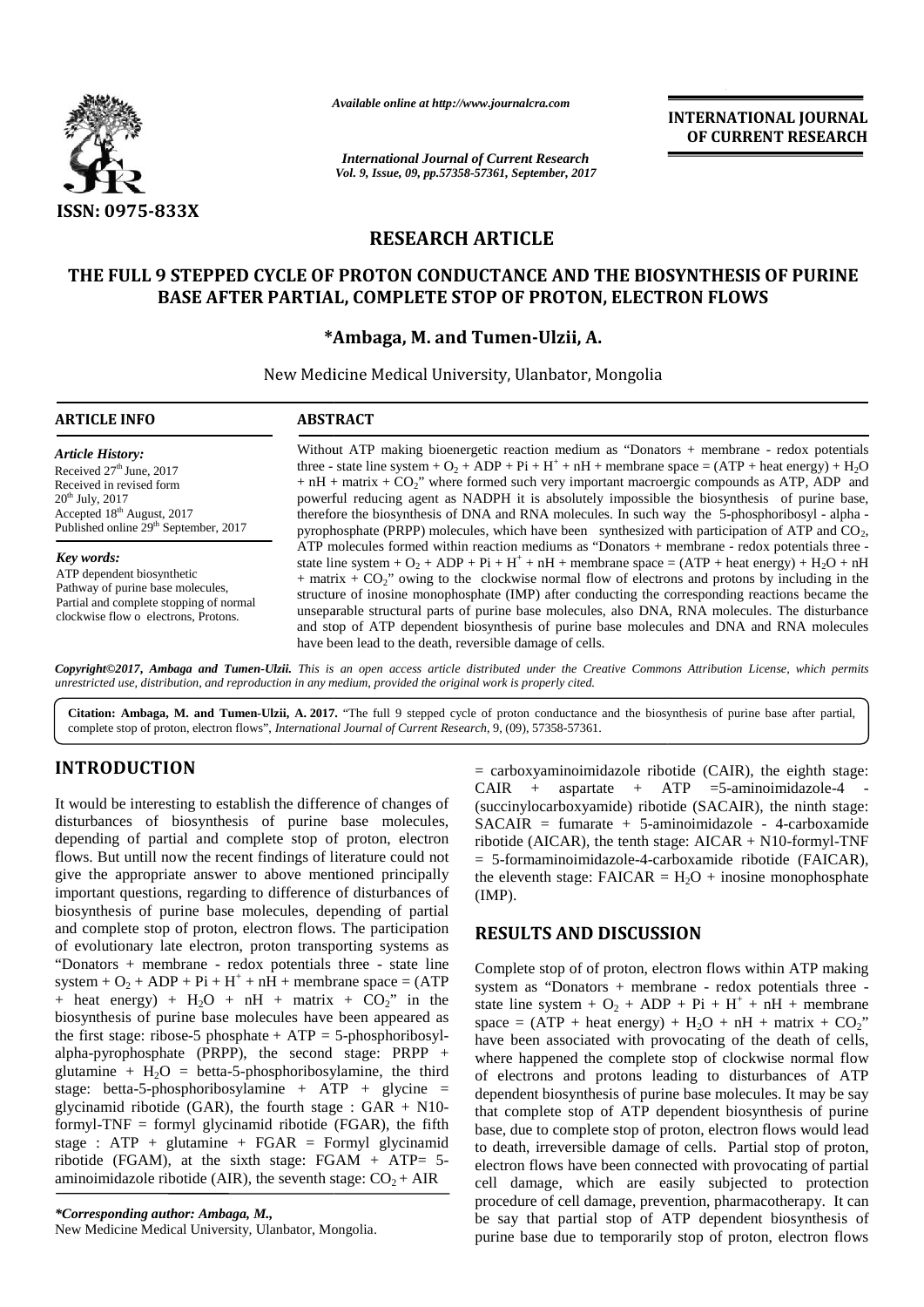would lead to reversible damage of cells. If we can managed to conduct the appropriate prevention, pharmacotherapy the parts of damaged cells with partial stop of proton, electron flows would be turn to normal cells where are preserved clockwise normal flow of electrons and protons, some cells would remain normally. Within frame of recent scientific work we are trying to explain the following interconnected biological events as at first : normal and disturbed forms of basic parameters of ATP making bioenergetic systems as "Donators + membrane redox potentials three - state line system +  $O_2$  +  $DP + Pi + H^+$  $+ nH +$  membrane space = (ATP + heat energy) + H<sub>2</sub>O + nH + matrix +  $CO<sub>2</sub>$ ", at second: the ATP dependent biosynthetic pathway of purine base, at third: partial and complete stopping of normal clockwise flow of electrons, protons, at fourth: in which stages of the full 9 stepped cycle of proton conductance have been happened the partial and complete stopping of normal clockwise flow of electrons, protons, at fifth: how to prevent the partial and complete stopping of normal clockwise flow of electrons, protons by normalizing the disturbed forms of basic parameters of above mentioned bioenergetic systems.

system +  $O_2$  +  $DP + Pi + H^+ + nH +$  membrane space = (ATP + heat energy) +  $H_2O$  + nH + matrix +  $CO_2$ " and the participation of membrane - redox potentials three - state line system, where formed such very important macroerg compounds as ATP, ADP.

The participation of evolutionary late electron, proton transporting systems as "Donators + membrane - redox potentials three - state line system +  $O_2$  +  $DP + Pi + H^+ + nH$ + membrane space =  $(ATP + heat energy) + H<sub>2</sub>O + nH +$ matrix  $+ CO_2$ " in the ATP dependent biosynthetic pathway of purine base molecules have been appeared as the first stage: ribose-5 phosphate + ATP = 5 – phosphoribosyl - alpha pyrophosphate (PRPP), the second stage: PRPP + glutamine +  $H_2O = \text{beta} - 5$  -phosphoribosylamine, the third stage: betta-5phosphoribosylamine+ ATP + glycine = glycinamid ribotide (GAR), the fourth stage :  $GAR + N10$ -formyl-TNF = formyl glycinamid ribotide (FGAR), the fifth stage:  $ATP +$ glutamine+  $FGAR = Formyl$  glycinamid ribotide( $FGAM$ ), at the sixth stage: FGAM+ ATP= 5-aminoimidazole ribotide



**Figure 1. Second late evolution time equation of flow of electrons and protons**

Without ATP making bioenergetic reaction medium as  $(AIR)$ , "Donators + membrane - redox potentials three - state line system +  $O_2$  +  $DP + Pi + H^+ + nH +$  membrane space = (ATP + heat energy) +  $H_2O$  + nH + matrix +  $CO_2$ ", where formed such very important macroergic compounds as ATP, powerful reducing agent NADPH it is absolutely impossible the biosynthesis of purine base, therefore the biosynthesis DNA and RNA molecules. The biosynthesis of purine base molecules have been strongly needed the participation of evolutionary late electron, proton transporting systems as "Donators  $+$  membrane - redox potentials three - state line

(AIR), the seventh stage:  $CO_2$  + AIR= carboxyaminoimidazole ribotide(CAIR), the eighth stage: CAIR+ aspartate+ ATP = 5 - aminoimidazole - 4 - (succinylocarboxyamide) ribotide (SACAIR), the ninth stage:  $SACAIR = fumarate + 5-aminoimidazole - 4-carboxamide$ ribotide (AICAR), the tenth stage:  $AICAR + N10$  - formyl -TNF = 5 - formaminoimidazole -4 - carboxamide ribotide (FAICAR), the eleventh stage: FAICAR =  $H_2O$  + inosine monophosphate (IMP). In such way 5-phosphoribosyl-alpha pyrophosphate (PRPP) molecules, which have been synthesized with participation of ATP and also  $CO<sub>2</sub>$ , ATP molecules formed within reaction mediums as "Donators +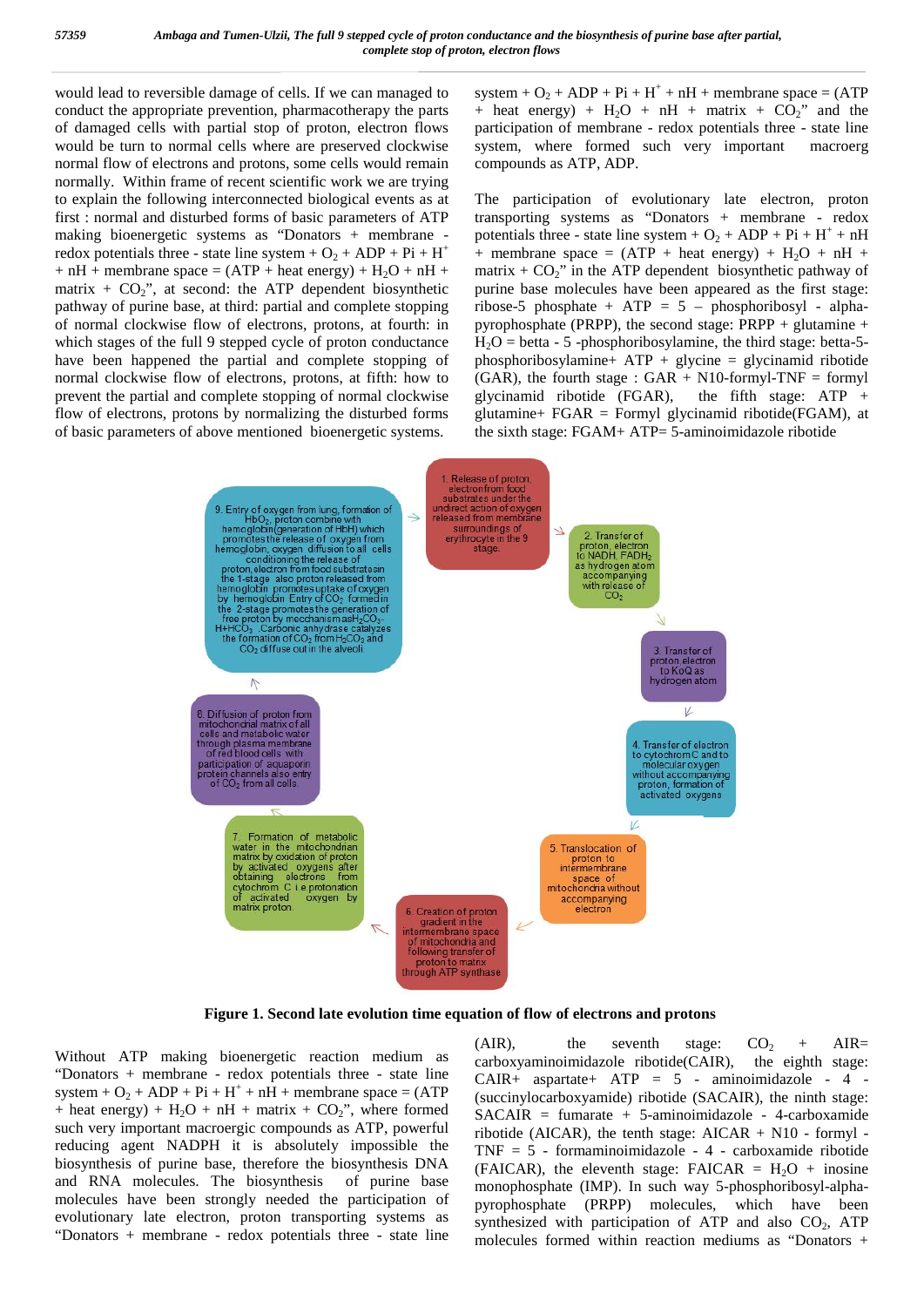membrane - redox potentials three - state line system +  $O_2$  +  $DP + Pi + H^+ + nH +$  membrane space = (ATP + heat energy) + H<sub>2</sub>O + nH + matrix + CO<sub>2</sub>" owing to the clockwise normal flow of electrons and protons by including in the structure of inosine monophosphate (IMP) after conducting the abovementioned corresponding reactions became the unseparable structural parts of purine base molecules, also DNA, RNA molecules.

**At first** the middle degree of decrease of ATP biosynthesis level within "Donators + membrane - redox potentials three state line system +  $O_2$  +  $DP + Pi + H^+ + nH +$  membrane space =  $(ATP + heat energy) + H<sub>2</sub>O + nH + matrix + CO<sub>2</sub>$ " have been connected with the partial stop of proton, electron flows.

**At second** the partial stop of proton, electron conductance within membrane - redox potentials three - state line system have been lead to the middle level of biosynthesis of purine base.

**At third** the middle level of of biosynthesis of purine base have been appeared as middle of reaction speed in all ten stages of biosynthesis of purine base molecules.

**At fourth** the complete stop of ATP biosynthesis within "Donators + membrane - redox potentials three - state line system +  $O_2$  +  $DP + Pi + H^+ + nH +$  membrane space = (ATP + heat energy) +  $H_2O$  + nH + matrix +  $CO_2$ <sup>"</sup> have been connected with the complete stop of proton, electron conductance within membrane - redox potentials three - state line system.

**At fifth** the complete stop of proton, electron conductance within membrane - redox potentials three - state line system have been associated with the complete stop of biosynthesis of purine base molecules.

**At sixth** the complete stop of biosynthesis of purine base have been appeared as complete stop of reaction processes in all ten stages of biosynthesis of purine base molecules. If happens pathological change in the biosynthesis of ATP and formation of heat energy,  $H_2O$ , nH + matrix,  $CO_2$  within reaction mediums as "Donators + membrane - redox potentials three state line system +  $O_2$  +  $DP + Pi + H^+ + nH +$  membrane 2017.vol.5, space =  $(ATP + heat energy) + H<sub>2</sub>O + nH + matrix + CO<sub>2</sub>$ " also would cause the partial and complete stopping of synthesis of Adenosine monophosphate molecules from IMP because the biosynthesis of AMP have been needed the participation of GTP in some stage of biosynthesis as at first stage: IMP + aspartate + GTP = adenylosuccinate. Also the pathological changes in the ATP biosynthesis and formation of heat energy,  $H_2O$ , nH + matrix,  $CO_2$  within reaction mediums as Donators + membrane - redox potentials three - state line system +  $O_2$  +  $DP + Pi + H^+ + nH +$  membrane space = (ATP + heat energy) +  $H_2O$  + nH + matrix +  $CO_2$  would lead to disturbing the biosynthesis of Guanosine monophosphate (GMP) from IMP because the biosynthesis of GMP have been needed the participation of ATP in some stage as at the second stage:  $XMP + glutamine + ATP = GMP$ .

#### **REFERENCES**

Ambaga M 2016. A new suggestion about existing of membrane - redoxy potential three state line system between donators and acceptors inside the living cells, *Asian Journal of Science and Technology*, Vol.07, Issue, 07, pp.3157-3161.

- Ambaga, M. 2016. The buffering capacity of erythrocyte membrane surroundings in relation to free protons, formed in the Full Cycle of Proton and Electron Conductance inside the Human Body. *International Journal of Development Research,* Vol 06, Issue, 07, pp. 8458-8461.
- Ambaga, M. 2016. The Full Cycle of Proton and Electron Conductance inside the Human Body, Consisting of 9 Linked Stages. *Acad. J. Sci. Res.* 4(6): 127-131.
- Ambaga, M. 2016. The Full Cycle of Proton and Electron Conductance inside the Human Body and triple Rlung, Mkhris, Badgan theory of Tibetian Traditional medicine, *International Journal of Current Research*, Vol 8, Issue 08, p.36391-36393.
- Ambaga, M. 2016. The possibility to drive the membrane redox potential, a three state line system dependent - full 9 stepped cycle of proton conductance inside human body to favorable direction during pathological situations.**,** *International Journal of Current Research,* Vol, Issue,11, pp 42456-42459, November.
- Ambaga, M. 2017. The bioevolution link between the two basic electron, proton dependent metabolic reaction systems of obtaining of ATP, International Journal of Current Research, vol 9, issue 06, pp.52182-52185.
- Ambaga, M. 2017. The full 9 stepped cycle of proton conductance and the two basic electron,proton dependent metabolic reaction system of obtaining of ATP, Applied Science and innovative Research, vol.1, No 1, pp 63-68 .
- Ambaga, M. 2017. The genome size and the two basic electron, proton dependent metabolic reaction systems of obtaining of ATP, *International Journal of Current Research,* vol 9, issue 06, pp.52771-52774.
- Ambaga, M. 2017. The membrane redox potentials three state line system dependent - full 9 stepped cycle of proton conductance and the evolution based biological mechanism of organ formation, *World Journal of Scientific Research and Review*, vol.5, 3, march, pp.1-7.
- Ambaga, M. 2017. The membrane redox potentials three state line system dependent - full 9 stepped cycle of proton and the evolution based biological mechanism of oxygen utilization - ATP making bioenergy systems, *World Journal of Scientific Research and Review,* 3, march,pp.8-13.
- Ambaga, M. 2017. The membrane redox potentials three state line system dependent - full 9 stepped cycle of proton conductance as the universal metabolic formula and the development of all medical thinking during last 3000 years, *Asian Journal of Science and Technology*, vol.08, Issue, 03, pp.4485-4488, March,
- Ambaga, M., Kogan, A.K., Kudrin, A.N. 1984. Correlation link between the size of limithrophe area and the level of radically free pereoxide oxidation of lipids within evolutionary infarct area with rats La sente Publique, 27(4) 315-327.
- Ambaga, M., Tumen-Ulzii, A. 2015. The life become dependent from the presence of electrons and protons, which were formed during events called big bang 15 billion years ago, electrons and protons sets the stage for formation of life in the universe
- Ambaga, M., Tumen-Ulzii, A. 2016. Integrated NCM medicine with s-NCM new knowledge, lambert Academic Publishing